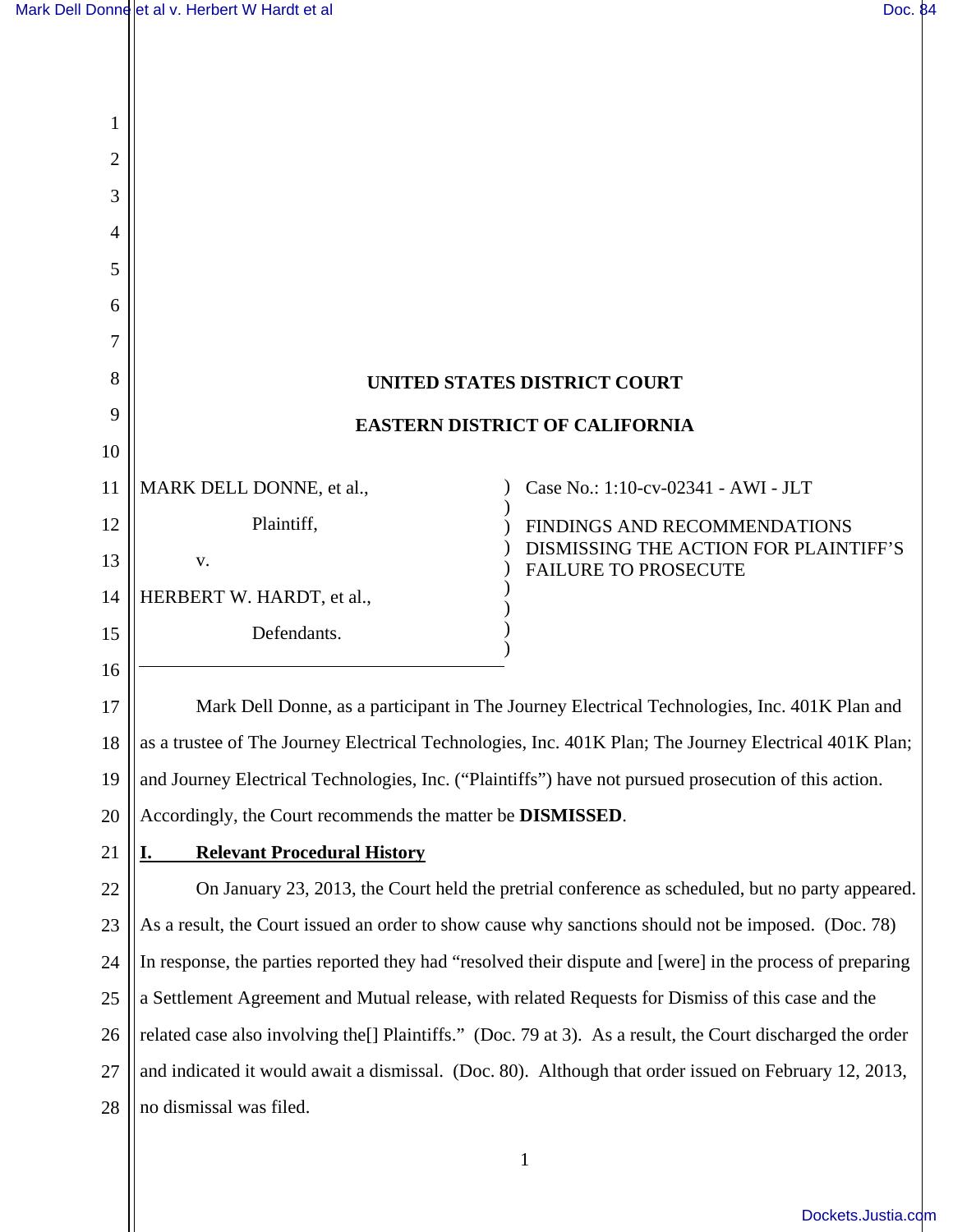1 2 3 4 5 6 7 8 9 On September 3, 2013, the Court issued an order to show cause why the matter should not be dismissed and/or sanctions imposed for failure to prosecute. (Doc. 81). In response, Defendants' counsel Ray Mullen reported Plaintiff's counsel had informed him in March 2013 of the difficulties obtaining signatures for execution of the settlement agreement and he had not received any updates regarding the status of the case since April 2014. (Doc. 82 at 3). In addition, Plaintiffs' counsel Nichole Wong filed a declaration asserting her office had been unable to reach Plaintiffs: "[B]eginning in late February 2013, our clients cut-off communications with our office and failed to pay any further fees incurred on this matter." (Doc. 83 at 2). Therefore, Ms. Wong agrees dismissal of the action for failure to prosecute is appropriate. *Id.* at 3.

10

## **II. Failure to Prosecute and Obey the Court's Orders**

11 12 13 14 15 16 17 18 19 20 The Local Rules, corresponding with Fed. R. Civ. P. 11, provide: "Failure of counsel or of a party to comply with . . . any order of the Court may be grounds for the imposition by the Court of any and all sanctions . . . within the inherent power of the Court." LR 110. "District courts have inherent power to control their dockets," and in exercising that power, a court may impose sanctions including dismissal of an action. *Thompson v. Housing Authority of Los Angeles*, 782 F.2d 829, 831 (9th Cir. 1986). A court may dismiss an action based upon a party's failure to obey a court order, failure to prosecute an action, or failure to comply with local rules. *See, e.g. Ferdik v. Bonzelet*, 963 F.2d 1258, 1260-61 (9th Cir. 1992) (dismissal for failure to comply with an order requiring amendment of complaint); *Malone v. U.S. Postal Service*, 833 F.2d 128, 130 (9th Cir. 1987) (dismissal for failure to comply with a court order).

21

## **III. Discussion and Analysis**

22 23 24 25 26 27 To determine whether to dismiss an action for failure to prosecute, failure to obey a court order, or failure to comply with the Local Rules, the Court must consider several factors, including: "(1) the public's interest in expeditious resolution of litigation; (2) the court's need to manage its docket; (3) the risk of prejudice to the defendants; (4) the public policy favoring disposition of cases on their merits; and (5) the availability of less drastic sanctions." *Henderson*, 779 F.2d at 1423-24; *see also Ferdik*, 963 F.2d at 1260-61; *Thomspon*, 782 F.2d at 831.

28

In the case at hand, the public's interest in expeditiously resolving this litigation and the